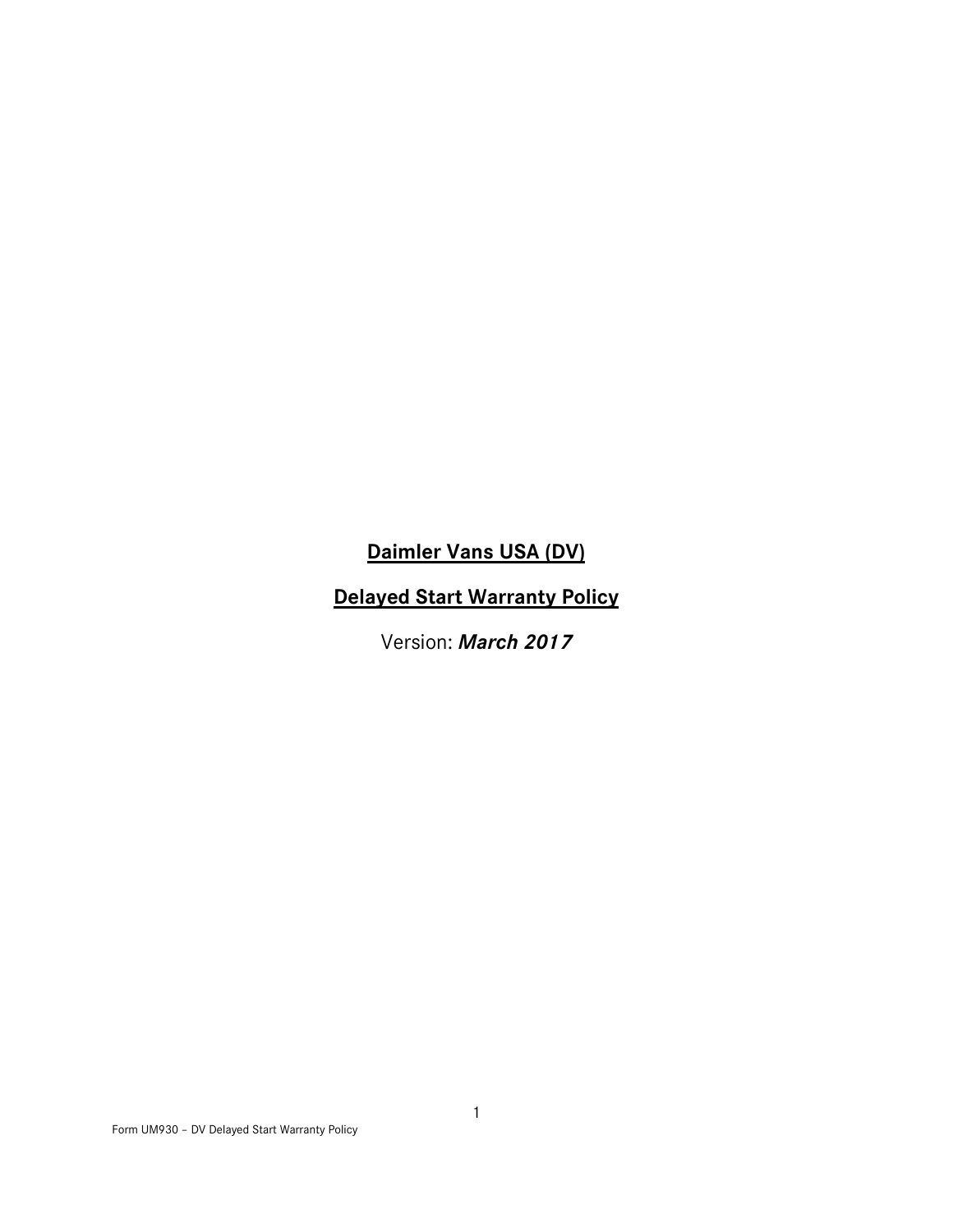# **Table of Contents**

| 6. SAFETY PRECAUTIONS FOR NEW VANS THAT ARE BEING PUT INTO STORAGE7 |  |
|---------------------------------------------------------------------|--|
|                                                                     |  |
|                                                                     |  |
|                                                                     |  |
|                                                                     |  |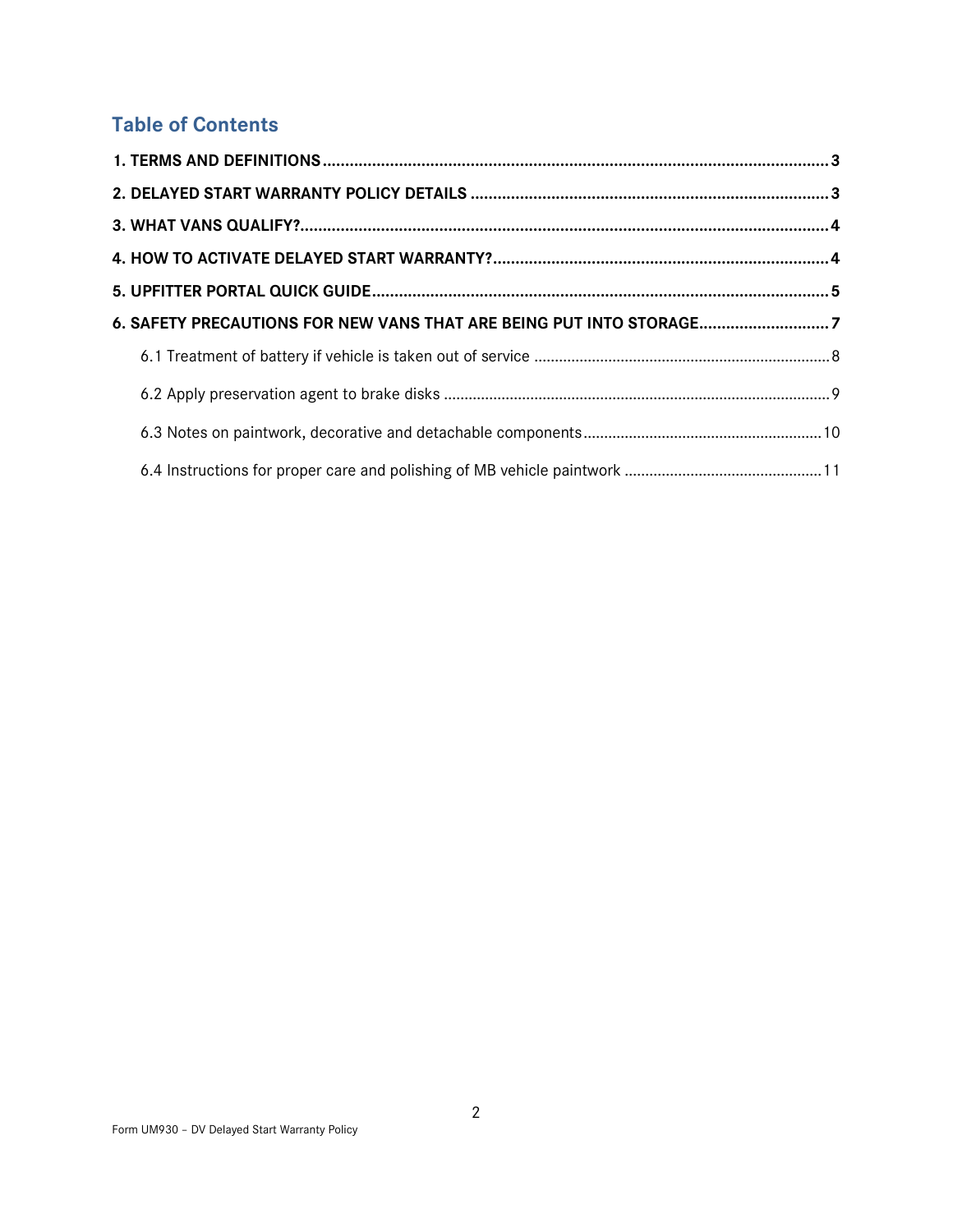## **1. TERMS & DEFINITIONS**

- NetStar dealership facing, ordering, and inventory electronic tool
- Sold To Bodybuilder (STB) identifies a sales channel which is exclusive to only one scenario, where a Mercedes-Benz or Freightliner dealership retails a van to a customer, specifically an upfitter (bodybuilder); prior to upfit and prior to the finished product being sold to the ultimate end-customer.
- STB Codes accessory code assigned to a van in NetStar which signifies that the van is being retailed to a bodybuilder, therefore qualifying for Delayed Start Warranty
- MasterUpfitter Program upfitter program exclusive to self-certified upfitters for Mercedes-Benz and Freightliner chassis
- www.upfitterportal.com website where upfitters, bodybuilders, dealerships, or any associate of the commercial vans market can access technical guidelines and product information as it pertains to Daimler vans; upfit companies may apply for the MasterUpfitter Program via the portal
- Upfitter Token 8-digit identification code unique to each MasterUpfitter; token is sent directly to MasterUpfitters following admittance into the Program. MasterUpfitter can share its token with its dealer network or agent
- Warranty in the context of this policy, warranty is defined as the standard 3 year /36,000 mile limited factory warranty for end-costumer of Mercedes-Benz and Freightliner Vans

# **2. DELAYED START WARRANTY POLICY DETAILS**

For commercial vans that qualify for the Delayed Start Warranty Policy, the warranty on the vans will start on the date that the MasterUpfitter, or its sales agent, sells a van to its end-customer. This is a benefit offered specifically to MasterUpfitters to allow for the additional time it may take to upfit and sell these specialty vans.

# *Rules*:

- Warranty start can only be delayed for a maximum of 18 months from the van's original date of production (date of production can be obtained from authorized dealer)
- If the van is not sold to an end-customer before the 18-month period, the warranty will automatically start at 18 months after the production date of the van
- Warranty start can only be delayed for a maximum of 3,500 miles, before it is sold to the final end customer of the MasterUpfitter or its sales agent
- Van-related issues that may arise prior to the warranty start, but while the van is in possession of the MasterUpfitter or its sales agent, shall be covered by any Mercedes-Benz or Freightliner Van authorized dealership only until the van reaches 3,500 miles
- The handling of finished vans (before they are sold to an end customer) must be in accordance with the Daimler standard safety precautions for new vans that are being put into storage *(see section 6)*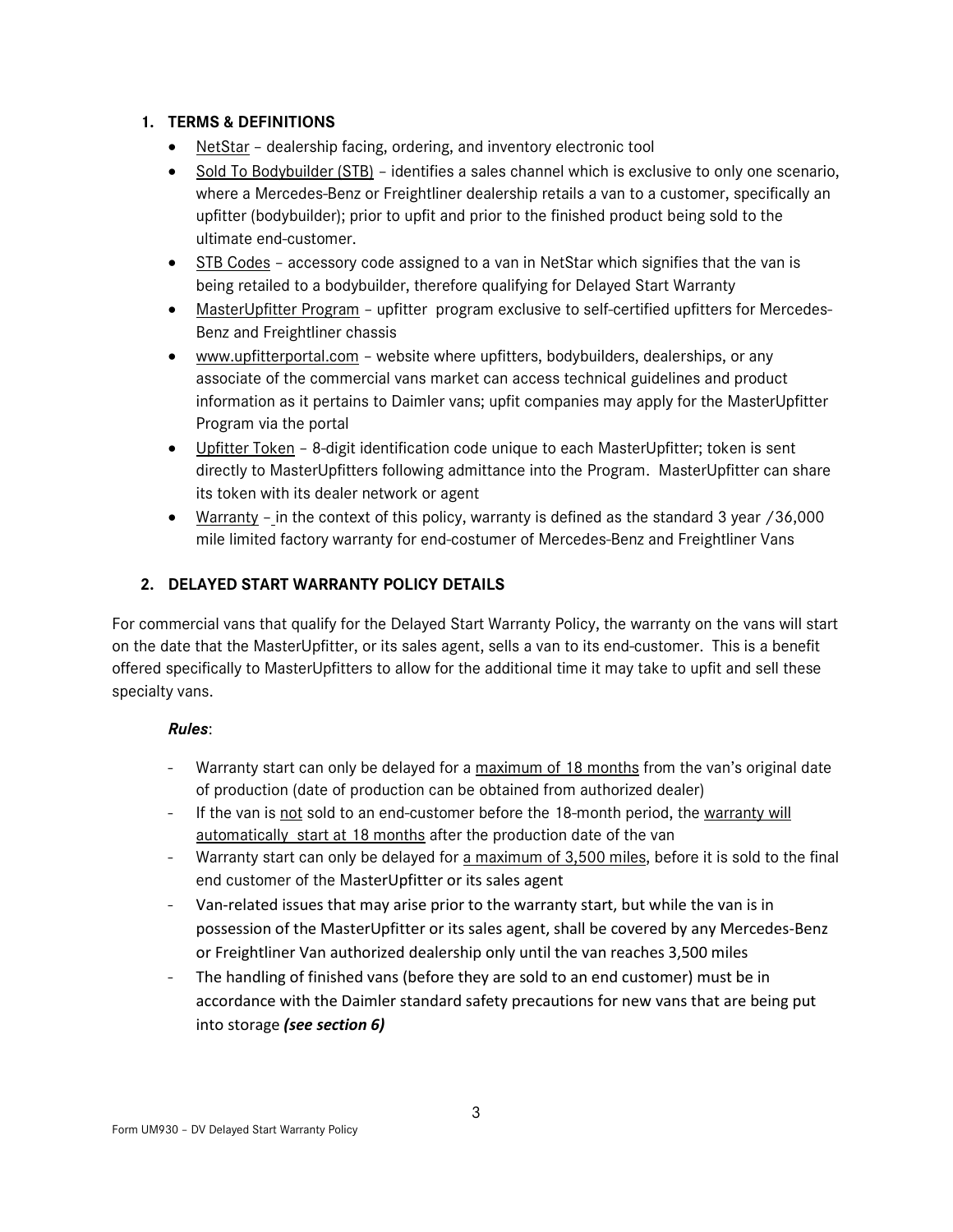## **3. WHAT VANS QUALIFY?**

For any van to qualify for Delayed Start Warranty Policy it must be retailed to a MasterUpfitter (bodybuilder), who will be responsible for upfitting the van—this is the core principle of the Sold To Bodybuilder (STB) sales channel. This retail transaction must be conducted in NetStar by the upfitter facing Mercedes-Benz or Freighliner authorized dealership. From NetStar, the selling authorized dealer must assign a STB code to the VIN by selecting "Yes", once prompted.

The upfitter to whom the dealer retails the van must be a member of the MasterUpfitter Program. More details for requisites and how to qualify for the MasterUpfitter Program can be accessed through the following link: [www.UpfitterPortal.com](http://www.upfitterportal.com/)

When handling finished vans in inventory, before they are sold to an end customer, the MasterUpfitter must strictly abide by the Daimler standard safety precautions for new vans that are being put into storage. Please refer to *section 6* for details.

# **4. HOW TO ACTIVATE DELAYED START WARRANTY?**

# **A MasterUpfitter with vans qualifying under the Delayed Start Warranty Policy is the only party responsible for activating delayed start warranty!**

On the date of sale to the MasterUpfitter's end-customer, the MasterUpfitter, or its sales agent, must electronically submit a request for warranty activation using the Delayed Start Warranty Form found on the Daimler Vans Upfitter Portal. The form requires the following information:

- Upfitter Token
- Vehicle Identification Number (VIN)
- Date In Service (day van was sold to the final end customer)
- Van mileage
- Customer first & last name
- Customer address (Street, City, State, Zip Code)
- Customer contact telephone number
- Customer email address (optional)

The form can be accessed through the following path: [https://www.upfitterportal.com/en](https://www.upfitterportal.com/en-us/resources/delayed-warranty-form)[us/resources/delayed-warranty-form](https://www.upfitterportal.com/en-us/resources/delayed-warranty-form)

Please refer to the *section 5* for further guidance in delayed warranty activation.

*If you have any questions or concerns regarding Delayed Start Warranty, please don't hesitate to contact us via the upfitter portal's contact forms.*

*Upfitter Management Team*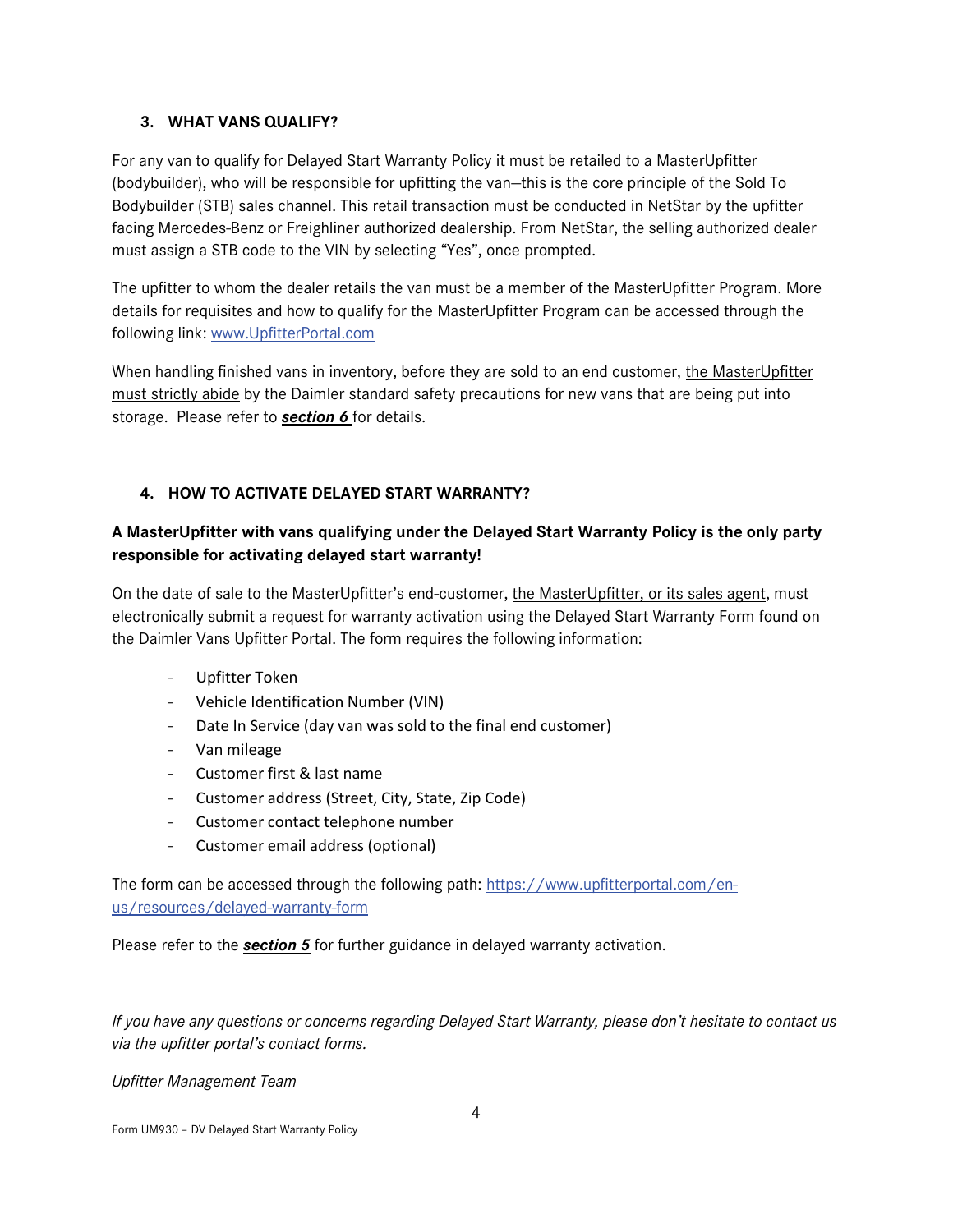# **5. UPPFITTER PORTAL QUICK GUIDE**

a) After visiting [www.UpfitterPortal.com](http://www.upfitterportal.com/), click the **Resources tab**



b) From the Resources tab, click the **Delayed Warranty Form link**

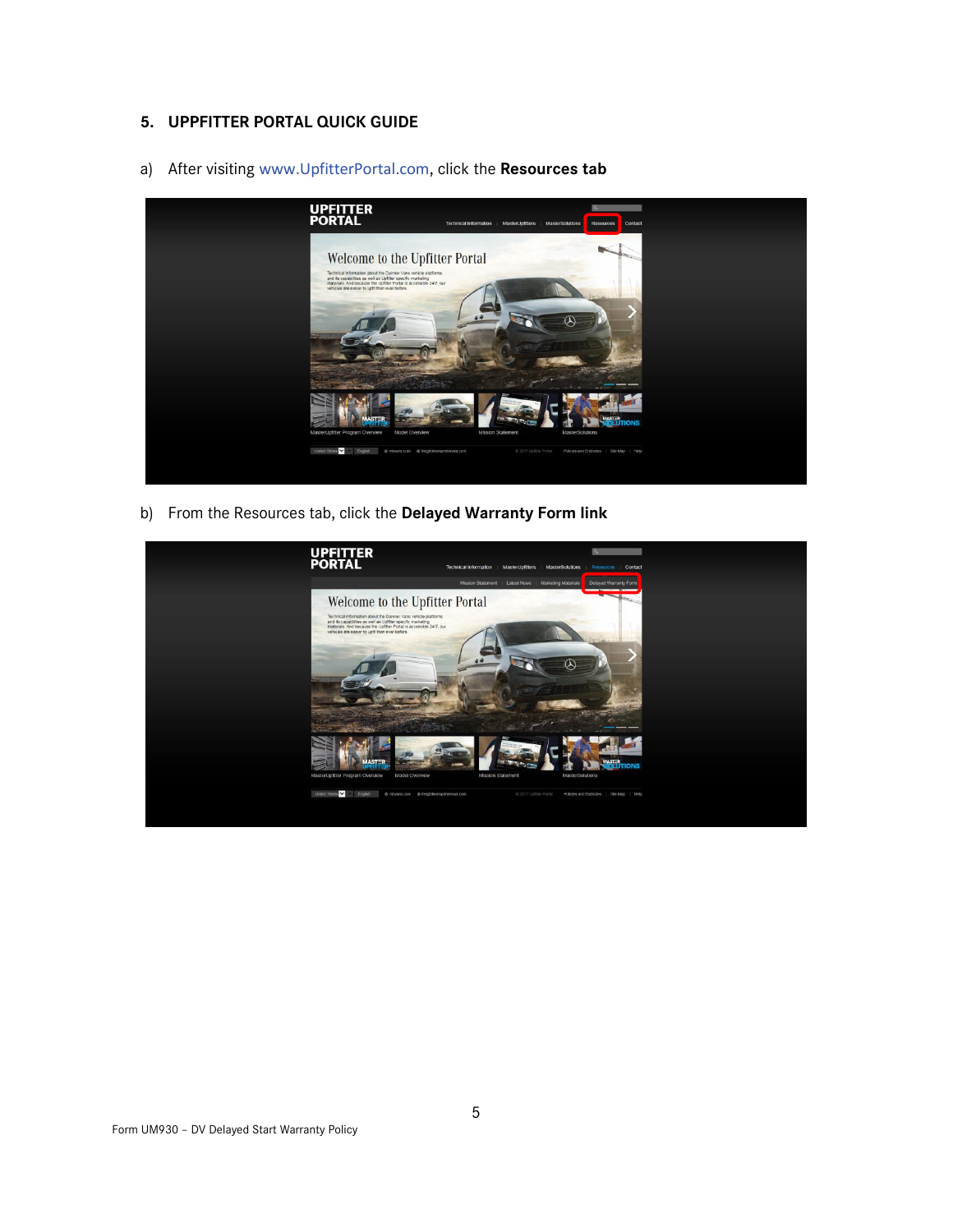c) If you are not already logged into your MasterUpfitter Profile, please do so by clicking the blue link. After logging in, you can access your **Upfitter Token.**

| <b>UPFITTER<br/>PORTAL</b><br><b>Technical Information</b>                                                                                                              | MasterUpfitters<br><b>MasterSolutions</b><br>Resources<br>Contact |
|-------------------------------------------------------------------------------------------------------------------------------------------------------------------------|-------------------------------------------------------------------|
| <b>MOL</b>                                                                                                                                                              |                                                                   |
| <b>Delayed Warranty Form</b>                                                                                                                                            |                                                                   |
| Be sure to activate your customer's warranty by filling out and submitting the form below.<br>For more information, click here to download the Delayed Warranty policy. |                                                                   |
| Upfitter Information                                                                                                                                                    |                                                                   |
| Upfitter Token: *<br><b>SCFCDGBK</b>                                                                                                                                    |                                                                   |
| Please log in to your MasterUpfitter Dashboard to view your Token.                                                                                                      |                                                                   |
| Vehicle Information                                                                                                                                                     |                                                                   |
| VIN Number: *                                                                                                                                                           | Date in Service: * (mm/dd/yyyy)                                   |

d) Complete the following fields regarding **van and end-customer information** (also listed above)

| First Name or Company Name: *                                                                       | Last Name:                                                                                                                                                                                                                                                                                                                                                                                                                                             |  |
|-----------------------------------------------------------------------------------------------------|--------------------------------------------------------------------------------------------------------------------------------------------------------------------------------------------------------------------------------------------------------------------------------------------------------------------------------------------------------------------------------------------------------------------------------------------------------|--|
| Customer Address: *                                                                                 | Address Line 2:                                                                                                                                                                                                                                                                                                                                                                                                                                        |  |
| Zip Code:"                                                                                          |                                                                                                                                                                                                                                                                                                                                                                                                                                                        |  |
| City:"                                                                                              | State:                                                                                                                                                                                                                                                                                                                                                                                                                                                 |  |
| Customer Phone (Day): *                                                                             | <b>Customer Email:</b>                                                                                                                                                                                                                                                                                                                                                                                                                                 |  |
| By Submitting this Form on Date of 2/8/2017: *<br>Warranty disclaimer, and Limitation of Liability. | . I understand that all information regarding this vehicle (e.g., Recall and Field Service Campaigns, etc.) will be malled to the above (Customer) name and address.<br>. I acknowledge receipt of the applicable Owner's Service and Warranty Information book and accept the terms and conditions set forth therein including the Limited Warranty,<br>. I certify that I have received the applicable Maintenance Manual and the Operator's Manual. |  |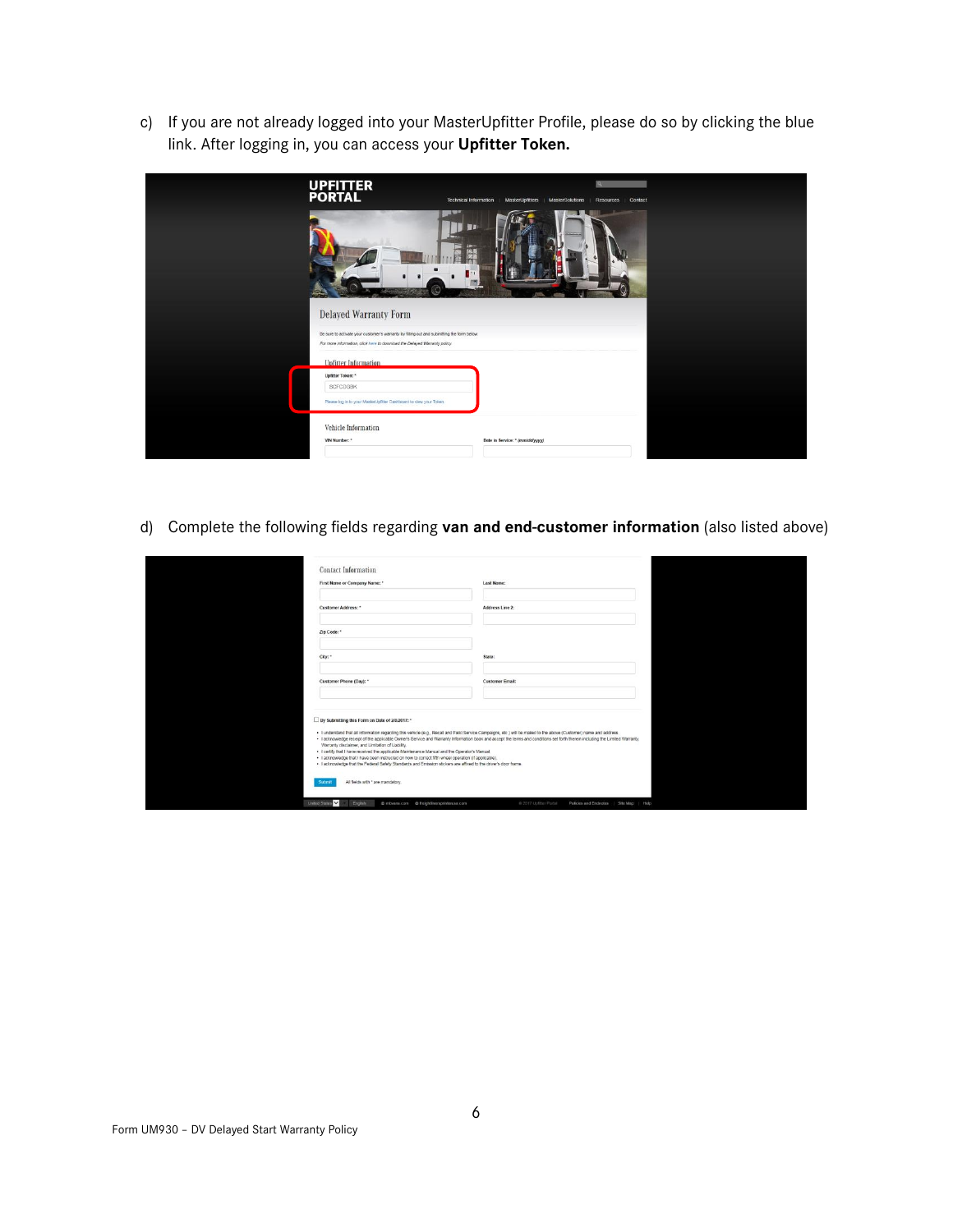# **6. SAFETY PRECAUTIONS FOR NEW VANS THAT ARE BEING PUT INTO STORAGE**

|                | <b>Work Instructions</b>                                               |                                                                                                                                      |                                      |
|----------------|------------------------------------------------------------------------|--------------------------------------------------------------------------------------------------------------------------------------|--------------------------------------|
|                | New vans in the context of this                                        |                                                                                                                                      |                                      |
| 1              | description are vans for which no                                      |                                                                                                                                      |                                      |
|                | inspection has been carried out to                                     |                                                                                                                                      |                                      |
|                | date. For other vans, the                                              |                                                                                                                                      |                                      |
|                | instructions in the Specifications for                                 |                                                                                                                                      |                                      |
|                | <b>Operating Fluids apply</b>                                          |                                                                                                                                      |                                      |
| 2              | In areas in which extremely high                                       | Export countries: In these cases, proceed as per the                                                                                 |                                      |
|                | corrosive attacks can be expected                                      | Specifications for Operating Fluids.                                                                                                 |                                      |
|                | from experience, the measures                                          |                                                                                                                                      |                                      |
|                | given here are not always sufficient                                   |                                                                                                                                      |                                      |
|                | even for new vans                                                      |                                                                                                                                      |                                      |
| 3              | Handling the battery when parking                                      | Check or if necessary, charge the battery every 3 months                                                                             |                                      |
|                | the van                                                                |                                                                                                                                      |                                      |
|                | Handling the battery when putting                                      | Model 668, 670 with engine 602.9, 900.9, 904.9                                                                                       | AR54.10-S-0006S                      |
|                | the van into storage                                                   |                                                                                                                                      | (see section 6.1)                    |
|                | Handling the battery when putting                                      | Models 668, 670                                                                                                                      |                                      |
|                | the van into storage                                                   |                                                                                                                                      |                                      |
| 4              | Handling tire pressure when parking<br>the van                         | On vans which have been parked for longer than 2 months, the tire<br>pressure should be increased to approx. 4.7 bar to avoid flats. |                                      |
|                |                                                                        | Check tire pressures every 3 months and correct if necessary.                                                                        |                                      |
| 5              | Treatment of brake system when                                         |                                                                                                                                      | AP42.10-P-4258-03A                   |
|                | parking up van: Treat brake disks                                      |                                                                                                                                      | (see section 6.2)                    |
|                | with zinc dust spray paint                                             |                                                                                                                                      |                                      |
|                |                                                                        | Zinc dust paint spray can                                                                                                            | BR00.45-Z-1055-07A                   |
|                |                                                                        |                                                                                                                                      | (see below)                          |
| 6              | Handling the fuel system when                                          | To protect the fuel tank from corrosion, we recommend that the                                                                       |                                      |
|                | parking the van                                                        | van fuel tank is completely filled. Then allow gasoline engines to                                                                   |                                      |
|                |                                                                        | run warm for 2-3 minutes                                                                                                             |                                      |
| $\overline{7}$ | Handling the van interior when                                         | Remove paper and other objects from the instrument panel, seats                                                                      |                                      |
|                | parking the van                                                        | and trunk. Withdraw ignition key. Open all ventilation flaps. Set up                                                                 |                                      |
|                |                                                                        | sun visors. Eliminate dirt, snow and wet from the van, especially in                                                                 |                                      |
|                |                                                                        | the footwell. Correct carpet protective coverings and protective                                                                     |                                      |
|                |                                                                        | foils on the seats if necessary                                                                                                      |                                      |
| 8              | Handling the door, flaps, windows<br>and windows when parking the van. | Close doors, liftgate, engine hood, windows and sliding roof. Clamp<br>and secure polystyrene pads under the wiper arms. Disassemble |                                      |
|                |                                                                        | aero wiper blades and store at a suitable point in the van                                                                           |                                      |
| 9              | Handling the paint surface when                                        | Drive van slowly and carefully in the parking space with adequate                                                                    |                                      |
|                | parking the van                                                        | distance. Do not park the van under power lines, in the immediate                                                                    |                                      |
|                |                                                                        | vicinity of railway lines, trees, bushes, masts, etc. Remove dirt,                                                                   |                                      |
|                |                                                                        | snow and moisture from the van. Check the van weekly for attack                                                                      |                                      |
|                |                                                                        | from aggressive media (e.g. bird lime, industrial fallout) and                                                                       |                                      |
|                |                                                                        | clean/wash if necessary and retreat with preservative. Every 6                                                                       |                                      |
|                |                                                                        | months remove preservative from van, remove transport films,                                                                         |                                      |
|                |                                                                        | investigate van for damage and then provide with a new                                                                               |                                      |
|                |                                                                        | preservative (does not affect vans which have already had                                                                            |                                      |
|                |                                                                        | preservative removed and are ready for sale)                                                                                         |                                      |
|                | Notes on paintwork, decorative and<br>detachable components            |                                                                                                                                      | AH98.00-P-9019-01Z                   |
|                |                                                                        |                                                                                                                                      | (see section 6.3)<br>AP98.00-S-0641S |
|                |                                                                        | Use of gloss preserver                                                                                                               | (see section 6.4)                    |
|                |                                                                        |                                                                                                                                      |                                      |

# **Repair Materials**

| Number             | Jacianation<br>uon                              | วrder .<br>Number                   |
|--------------------|-------------------------------------------------|-------------------------------------|
| BR00.45-Z-1055-07A | $- \cdot$<br>spray can<br>∠ınc<br>paint<br>dust | 42 09<br>A 000<br>ററ<br>986<br>` o∠ |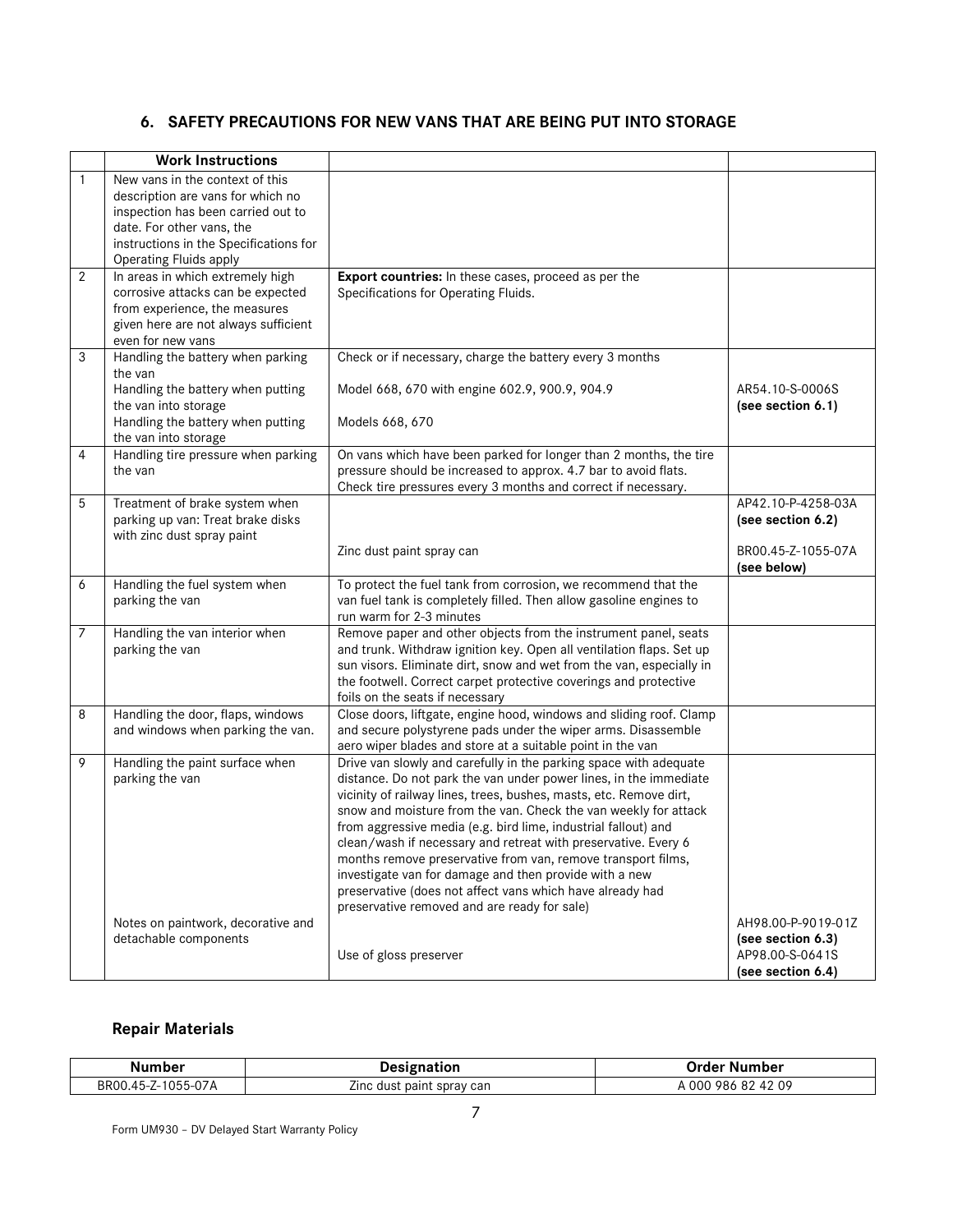# **6.1 AR54.10-S-0006S TREATMENT OF BATTERY IF VEHICLE IS TAKEN OUT OF SERVICE**

| AR54.10-S-0006S          | Treatment of battery if vehicle taken out of service | 13.3.12 |
|--------------------------|------------------------------------------------------|---------|
| MODEL 636, 639, 900, 906 |                                                      |         |

| ∣⊲                  | <b>Checking</b>                                                                                                                                                                                                                                                                                                                                                                                                                                        |                                                                                                                                                                                                                                                                                                                                                                               |
|---------------------|--------------------------------------------------------------------------------------------------------------------------------------------------------------------------------------------------------------------------------------------------------------------------------------------------------------------------------------------------------------------------------------------------------------------------------------------------------|-------------------------------------------------------------------------------------------------------------------------------------------------------------------------------------------------------------------------------------------------------------------------------------------------------------------------------------------------------------------------------|
| △ Danger!           | Risk of death when touching components<br>on vehicles with high-voltage on-board<br>electrical system                                                                                                                                                                                                                                                                                                                                                  | Do not touch components and open lines of the<br>high-voltage on-board electrical system. Persons<br>who are carriers of electronic implants (e.g. cardiac<br>pacemakers), must not carry out any work on high-<br>voltage on-board electrical systems.                                                                                                                       |
| △ Danger!           | Risk of explosion caused by escaping<br>oxyhydrogen gas. Risk of injury caused by<br>caustic burns to eyes, skin and mucous<br>membranes from battery electrolyte<br>(contains diluted sulfuric acid) or metal<br>spatter due to short circuit. Risk of burn<br>injuries caused by short circuit. Risk of<br>poisoning caused by swallowing battery<br>electrolyte (contains diluted sulfuric acid) or<br>absorption of lead over the skin or orifices | No fire, sparks, open flames or smoking. Wear<br>acid-resistant gloves and clothing and safety<br>glasses with side guards.<br>Do not place any conductive objects on the<br>battery and avoid any short circuit from battery<br>positive to ground.<br>Only pour liquid battery electrolyte (diluted<br>sulfuric acid) into suitable and appropriately<br>marked containers. |
| $\triangle$ Danger! | gel when handling damaged lead-gel<br>batteries                                                                                                                                                                                                                                                                                                                                                                                                        | Risk of injury caused by contact with battery No fire, sparks, open flames or smoking. Wear<br>acid-resistant gloves, clothing and glasses.                                                                                                                                                                                                                                   |
| ◉                   | Note on high-voltage system                                                                                                                                                                                                                                                                                                                                                                                                                            | Model 639.603/703 with engine 780.994 and<br>code (MA0) E-Cell 60 kW<br>* Applies to Europe only                                                                                                                                                                                                                                                                              |
| ◉                   | Notes on battery                                                                                                                                                                                                                                                                                                                                                                                                                                       |                                                                                                                                                                                                                                                                                                                                                                               |
|                     | Check condition of battery                                                                                                                                                                                                                                                                                                                                                                                                                             |                                                                                                                                                                                                                                                                                                                                                                               |
| <b>2</b>            | Disconnect ground cable at battery                                                                                                                                                                                                                                                                                                                                                                                                                     | Model 636 or<br>Model 639 without code (MA0) E-CELL 60<br>kW<br>Model 639.603/703 with engine 780.994 and<br>code (MA0) E-Cell 60 kW<br>* Applies to Europe only<br>Model 900, 906                                                                                                                                                                                            |
| 3                   | Detach ground line on additional battery                                                                                                                                                                                                                                                                                                                                                                                                               | Model 639 with code (E28) Additional battery 12V<br>100 AH or for model 639.813 with code (ZK7)<br>"Marco Polo" camper<br>Model 900, 906 with code (E28) Additional<br>battery 12 V 88 Ah<br>Model 906.633 with code (ZO1) James Cook<br>Compact camper or with code (ZO2) James Cook<br>Classic camper                                                                       |
| 4                   | Disconnect battery master switch                                                                                                                                                                                                                                                                                                                                                                                                                       | Model 900, 906 with code (E30) Single-pole<br>battery master switch<br>i See owner's manual.                                                                                                                                                                                                                                                                                  |
| 5                   | Charge battery every 3 months                                                                                                                                                                                                                                                                                                                                                                                                                          | O Never store battery when discharged because<br>this can lead to the plates sulfating. Sulfated<br>plates are a sign of initial damage to the battery<br>and lead to premature failure.                                                                                                                                                                                      |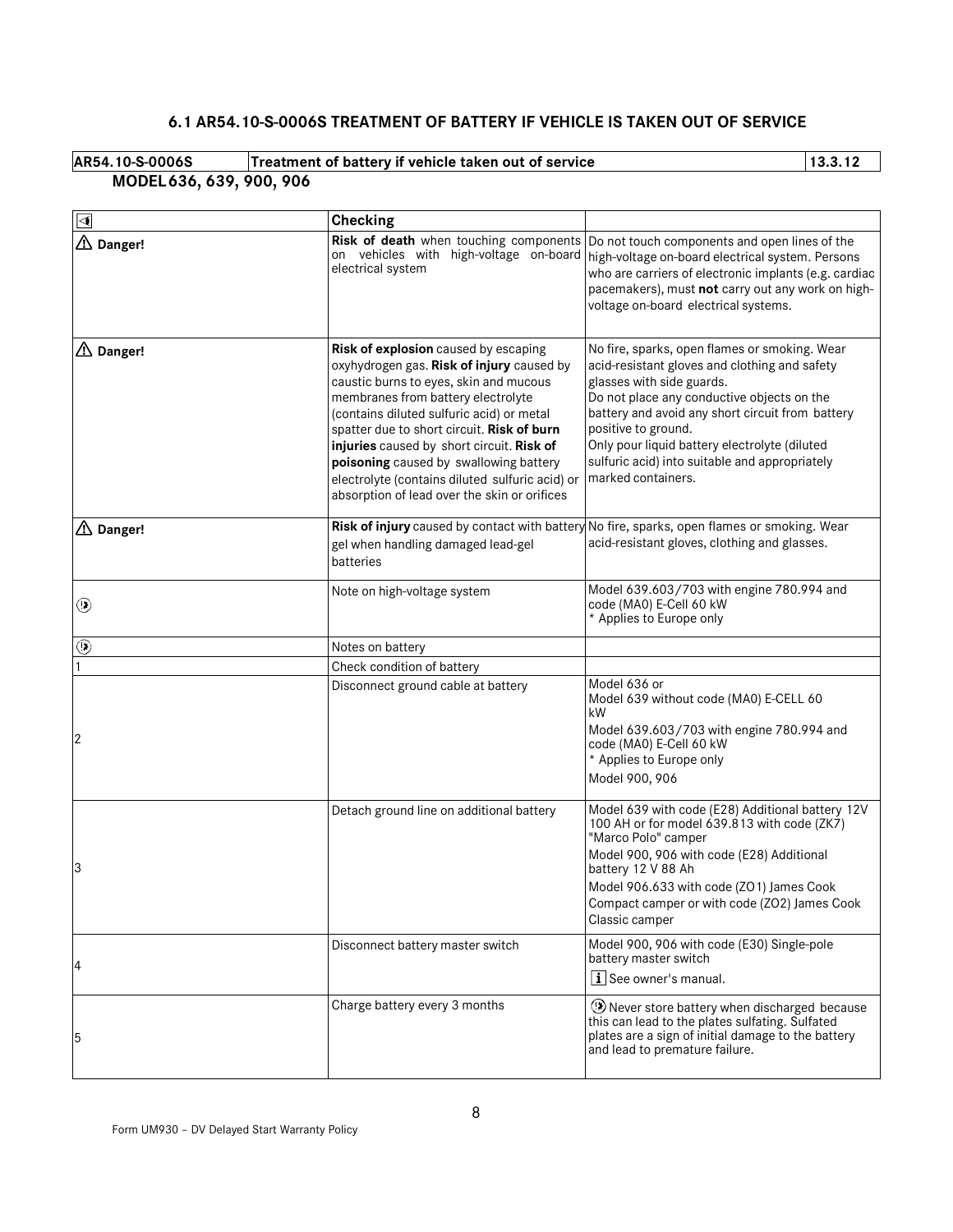## **6.2 AP42.10-P-4258-03A APPLY PRESERVATION AGENT TO BRAKE DISKS**

| AP42.10-P-4258-03A | Apply preservation agent to brake disks              |                                                                       |
|--------------------|------------------------------------------------------|-----------------------------------------------------------------------|
| $\Delta$ Danger!   | <b>Risk of explosion</b> from pressurized spray cans | <b>Protect cans from direct sunlight</b><br>and temperatures above 50 |
|                    |                                                      |                                                                       |

#### **Model all**

#### **Repair materials**

| Number                                      | natior                                  | Order number                  |
|---------------------------------------------|-----------------------------------------|-------------------------------|
| $\sim$ $-$<br><b>BROO</b><br>.45-Z-1055-07A | --<br>: paint sprav can<br>Zinc<br>dust | : 42 09<br>A 000<br>986<br>8Z |



P42.15-2004-04

### **Handling the brake system when parking the vehicle**

Do **not** use zinc dust paint on vehicles equipped with compound brake disks or ceramic brake disks. Otherwise, damage may occur!

Apply the service brake until it becomes warm so that any moisture on the brake disks and brake linings evaporates. This prevents the brake linings from becoming stuck to the brake disks. If vehicles are parked for an extended period of time, treat friction ring of brake disks with zinc dust spray paint. The zinc dust paint is applied proportionally at several points on the outer and inner side (see picture). The zinc dust paint can be spread out across the entire friction ring by turning the wheel or moving the vehicle a few meters. The zinc dust paint protects the friction ring against surface corrosion and can thus prevent complaints such as shuddering and squeaking. The vehicle is to be parked with released parking brake and then secured by engaging first gear (manual transmission) or park pawl (automatic transmission) and using wheel chocks.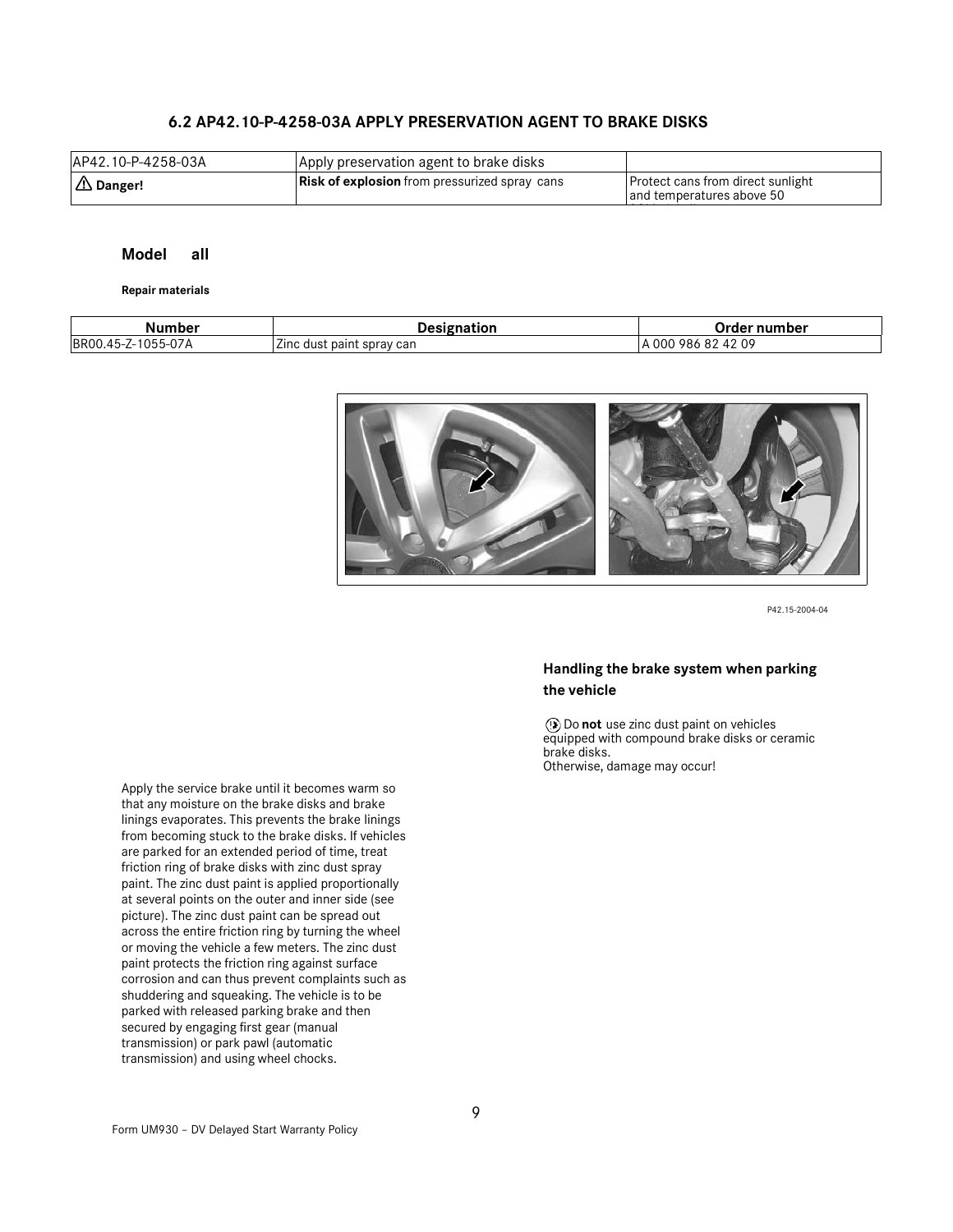# **6.3 AH98.00-P-9019-01Z NOTES ON PAINTWORK, DECORATIVE AND DETACHABLE COMPONENTS**

| AH98.00-P-9019-01Z  | Notes on paintwork, decorative and<br>detachable components | () |
|---------------------|-------------------------------------------------------------|----|
| <b>MODEL</b><br>ALL |                                                             |    |

A transport film is recommended, if more severe dirt contamination or weathering due to environmental impacts (e.g. refinery, cement mill), biologic substances (e.g. resin from trees, bird droppings) or other outside impacts (e.g. foundry grinding dust, paint-shop emissions) are to be expected in vehicles that are parked outdoors without a roof.

Vehicles that remain in the inventory should be parked under a roof.

If the described precautionary measures are not observed and subsequent damage results therefrom, such damage cannot be recognized as a warranty claim.